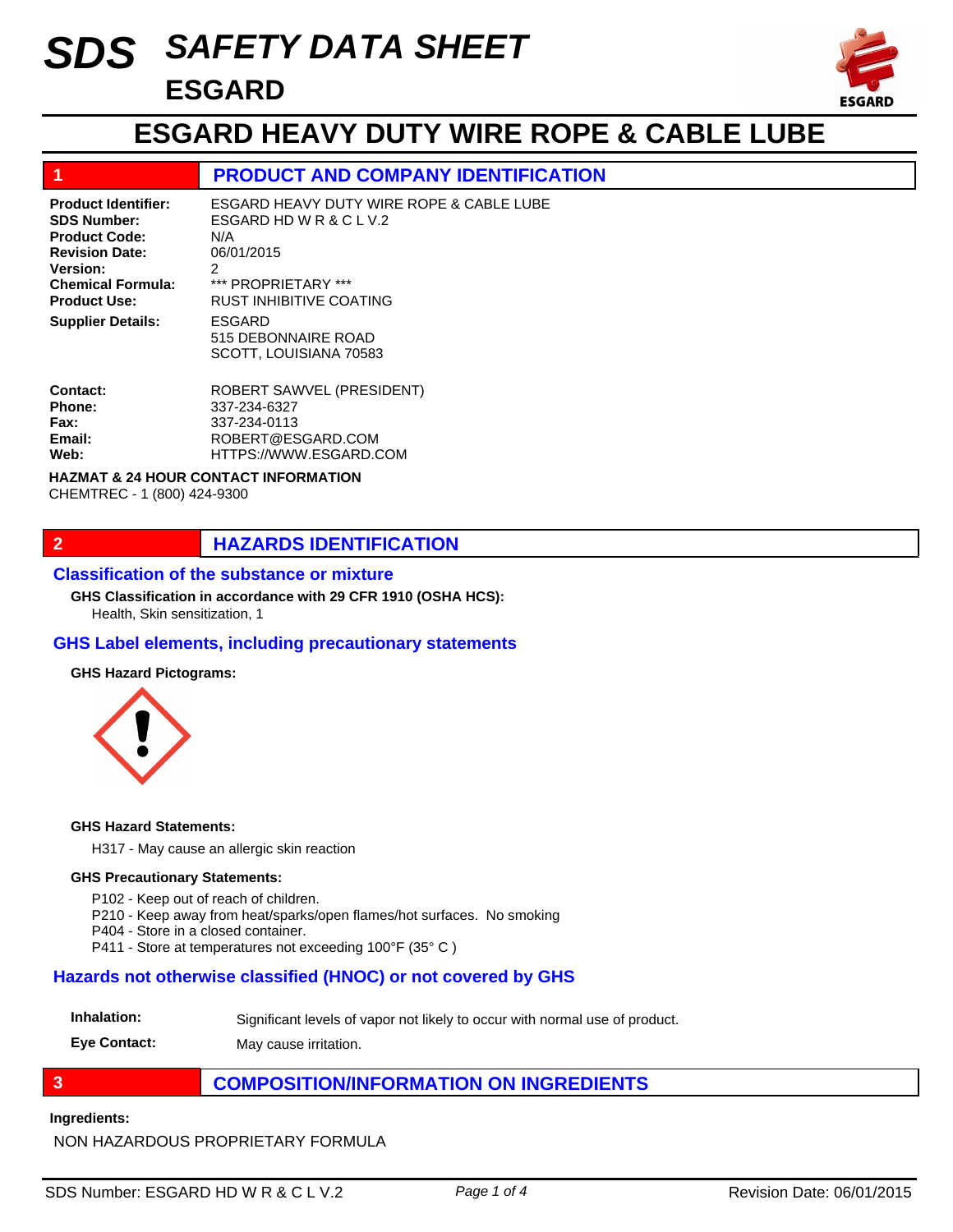| $\mathbf{4}$         | <b>FIRST AID MEASURES</b>                                                                                                                                                                                                                                                           |
|----------------------|-------------------------------------------------------------------------------------------------------------------------------------------------------------------------------------------------------------------------------------------------------------------------------------|
| Inhalation:          | Not a direct hazard if product is applied as recommended and used for intended purposes. If respiratory symptoms<br>should develop move personnel away from source of exposure and into fresh air. If symptoms persist seek medical<br>attention.                                   |
| <b>Skin Contact:</b> | Wipe excess material from skin with a cloth. Wash contaminated area of skin with a waterless skin cleanser once all<br>product is removed wash with soap and water. Should a waterless skin cleanser not be available wash skin for a<br>minimum of 15 minutes with soap and water. |
| <b>Eve Contact:</b>  | Flush with large amounts of water for a minimum of 15 minutes. If irritation persists seek medical attention.                                                                                                                                                                       |
| Ingestion:           | Not a direct hazard if product is applied as recommended and used for intended purposes. If ingestion should occur<br>seek medical attention.                                                                                                                                       |

**5 FIRE FIGHTING MEASURES**

| <b>Flammability:</b><br><b>Flash Point:</b><br><b>Flash Point Method:</b> | Will not burn unless preheated.<br>298° F (147° C) PMCC<br>Pensky-Martens Closed Cup Test                       |
|---------------------------------------------------------------------------|-----------------------------------------------------------------------------------------------------------------|
| <b>Extinguishing Media:</b>                                               | Extinguish with dry chemical, CO2, water spray, foam, sand, and/or earth. Water and<br>foam may cause frothing. |
| <b>Special Considerations:</b>                                            | Fire fighters should enter area wearing positive pressure respiratory protection.                               |

| $6\phantom{1}6$                   | <b>ACCIDENTAL RELEASE MEASURES</b>                                                                                                                                                                                                                                                                                                                                                                                                                                                                                                                                                                                                                                                                                                                                                                          |
|-----------------------------------|-------------------------------------------------------------------------------------------------------------------------------------------------------------------------------------------------------------------------------------------------------------------------------------------------------------------------------------------------------------------------------------------------------------------------------------------------------------------------------------------------------------------------------------------------------------------------------------------------------------------------------------------------------------------------------------------------------------------------------------------------------------------------------------------------------------|
| <b>Personal Precautions:</b>      | No action should be taken that may involve personal risk. In the event of a spill immediately contact<br>upper management for final instructions. Keep unnecessary and unprotected personnel from entering.<br>Do not touch or walk through spilled materials. No smoking. Shut off and keep spilled product away from<br>all possible ignition sources. Avoid breathing and vapor or mist that may be produced. Ensure proper<br>ventilation. Don appropriate personal protective equipment before proceeding with any cleanup<br>(See section 8).                                                                                                                                                                                                                                                         |
| <b>Environmental Precautions:</b> | Avoid dispersal of spilled material and runoff from contacting soil, waterways, drains, and sewers.<br>Inform all relevant authorities if the product has caused environmental pollution to sewers, waterways,<br>soil, air, etc.                                                                                                                                                                                                                                                                                                                                                                                                                                                                                                                                                                           |
| Spill containment and clean up:   | Consult with management or proper authority to determine if cleanup may be conducted safely.<br>Avoid the use of any high powered or jet water stream that may spread the product. After donning proper<br>personal protective equipment (See section 8) transfer bulk of material into another container. Dilute<br>with water and mop up if product is water-soluble if not absorb any remaining residue with proper<br>absorbents such as earth or vermiculite. Do not use any combustible material as an absorbent. Sweep<br>up and dispose of as solid waste in accordance with applicable federal, state, and local regulations.<br>Contact a certified/licensed waste disposal company for proper disposal of waste. Absorbent material<br>may pose the same hazard (if any) as the spilled product. |

**See Section 1 for emergency contact information and Section 13 for waste disposal**.

|                              | <b>HANDLING AND STORAGE</b>                                                                                            |
|------------------------------|------------------------------------------------------------------------------------------------------------------------|
| <b>Handling Precautions:</b> | Avoid contact with skin and eyes. Observe good standards of industrial hygiene. Keep away from<br>sources of ignition. |
| <b>Storage Requirements:</b> | Storage Temperature: 0-100°F (-18-35°C)<br>Storage Precautions: Keep in closed containers.                             |

**8 EXPOSURE CONTROLS/PERSONAL PROTECTION**

| <b>Engineering Controls:</b>                                                                             | Provide forced air ventilation when applying in confined spaces.      |  |
|----------------------------------------------------------------------------------------------------------|-----------------------------------------------------------------------|--|
| <b>Personal Protective</b>                                                                               | HMIS PP, C   Safety Glasses, Gloves, Apron                            |  |
| Respiratory Protection: Unlikely to be necessary. Use approved chemical filter respirator.<br>Equipment: |                                                                       |  |
|                                                                                                          | Eyes: Use of safety glasses or chemical eye goggles is suggested.     |  |
|                                                                                                          | Hands: Use of non-natural and non-butyl rubber gloves is recommended. |  |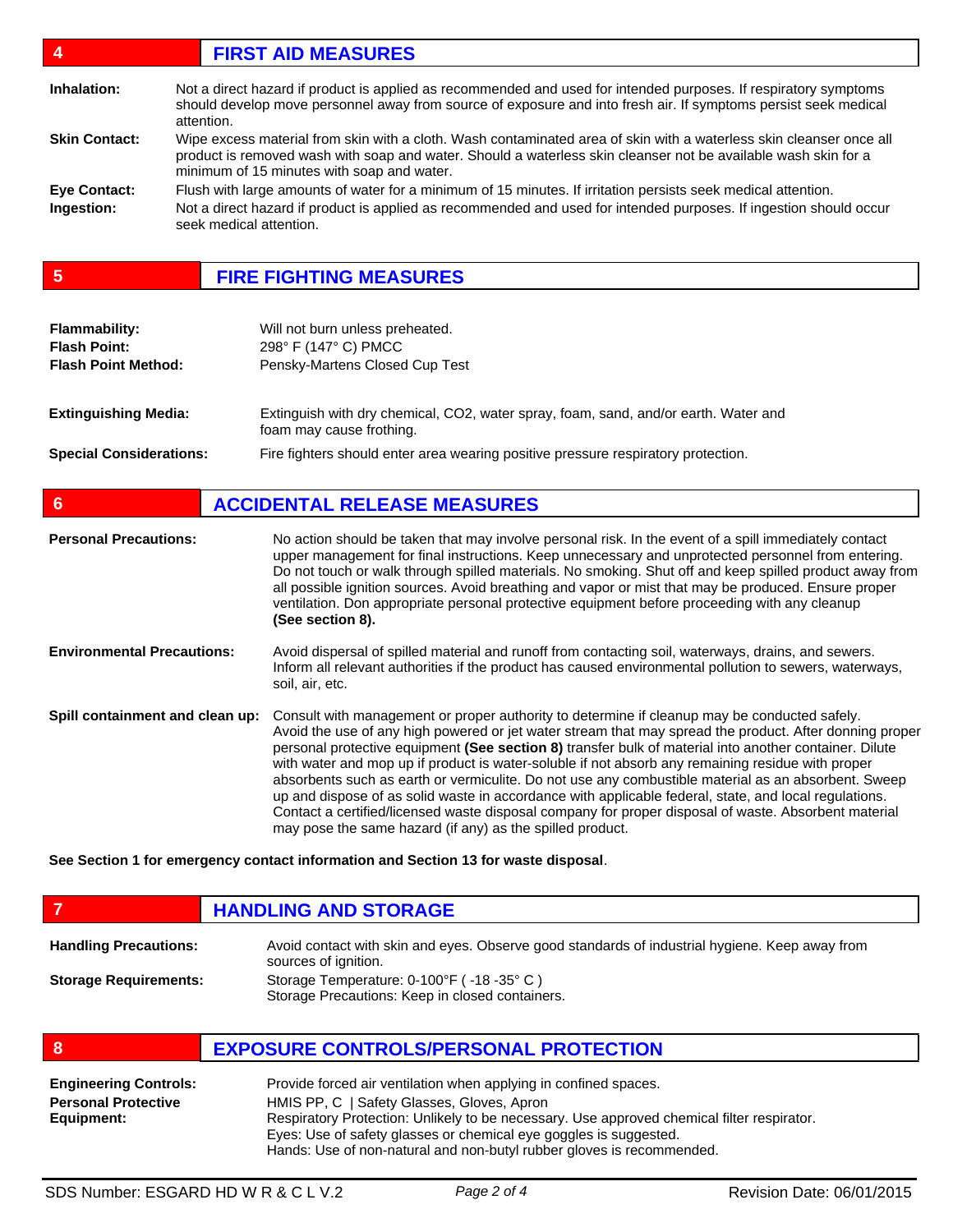Skin: Use protective clothing. Use of pants, long sleeve shirt, and apron recommended when applying product

**Exposure Limits:** Not determined.

**Always pratice good hygiene. Remember chemicals can transfer from your hands to things that may cause ingestion of product, e.g., food, cigarettes, etc. Always wash hands and skin thoroughly after coming into contact with product even if proper personal protective equipment was used.** 

| 9                                                                                                                      | PHYSICAL AND CHEMICAL PROPERTIES                                                                              |                                                                             |                                                                        |  |
|------------------------------------------------------------------------------------------------------------------------|---------------------------------------------------------------------------------------------------------------|-----------------------------------------------------------------------------|------------------------------------------------------------------------|--|
| Appearance:<br><b>Physical State:</b><br><b>Spec Grav./Density:</b><br><b>Boiling Point:</b><br>Vapor Pressure:<br>pH: | Light black/tan<br>Liquid<br>$(25^{\circ}C)$ : 1.66-1.75<br>$>300^{\circ}$ F (148°C)<br>Not determined<br>7.5 | Odor:<br>Solubility:<br><b>Freezing/Melting Pt.:</b><br><b>Flash Point:</b> | Mild Odor<br>Not water soluble<br>Not determined<br>298°F (147°C) PMCC |  |
| <b>Volume Solids:</b>                                                                                                  | <b>NIL</b>                                                                                                    |                                                                             |                                                                        |  |
| 10                                                                                                                     | <b>STABILITY AND REACTIVITY</b>                                                                               |                                                                             |                                                                        |  |

Product is stable under normal conditions. Exposed flames; high temperature sources; strong oxidizers Strong Oxidizing Agents. Combustion can produce a variety of compounds including oxides of sulfur, oxides of carbon, water vapor, and unidentified organic and inorganic compounds - some of which may be toxic. Will not occur. **Chemical Stability: Conditions to Avoid: Materials to Avoid: Hazardous Decomposition: Hazardous Polymerization:**

**11 TOXICOLOGICAL INFORMATION**

LD50 (Animal/Oral): No data available

Possible Health Effects:

Eyes - Mildly irritating

Skin - Prolonged contact may cause skin irritation

Inhalation - Product is unlikely to present any significant hazard during normal of product use at ambient temperature. Should product be sprayed and inhaled due to the lack of personal protective gear or proper ventilation pulmonary abnormalities could occur.

Ingestion - Ingestion of this product is not a health hazard likely to arise when using and applying product correctly and for intended use.

**12 ECOLOGICAL INFORMATION** 

No data available

## **13 DISPOSAL CONSIDERATIONS**

Product, waste, and any materials that may have been used if a spill occurred should be disposed of via an authorized waste disposal contractor in accordance with all local, state, and federal regulations. You may call Esgard to discuss the possibility of returning waste, expired product, and contanimated materials to Esgard for a fee.

**14 TRANSPORT INFORMATION**

Non-hazardous for air, sea, and road freight.

**Shipping Information:** Rust Preventative Coating, Non-Hazardous, Class 65 (Shipping Class) **Export Code:** 3403.19.5000

**15 REGULATORY INFORMATION**

SDS Number: ESGARD HD W R & C L V.2 *Page 3 of 4* Revision Date: 06/01/2015